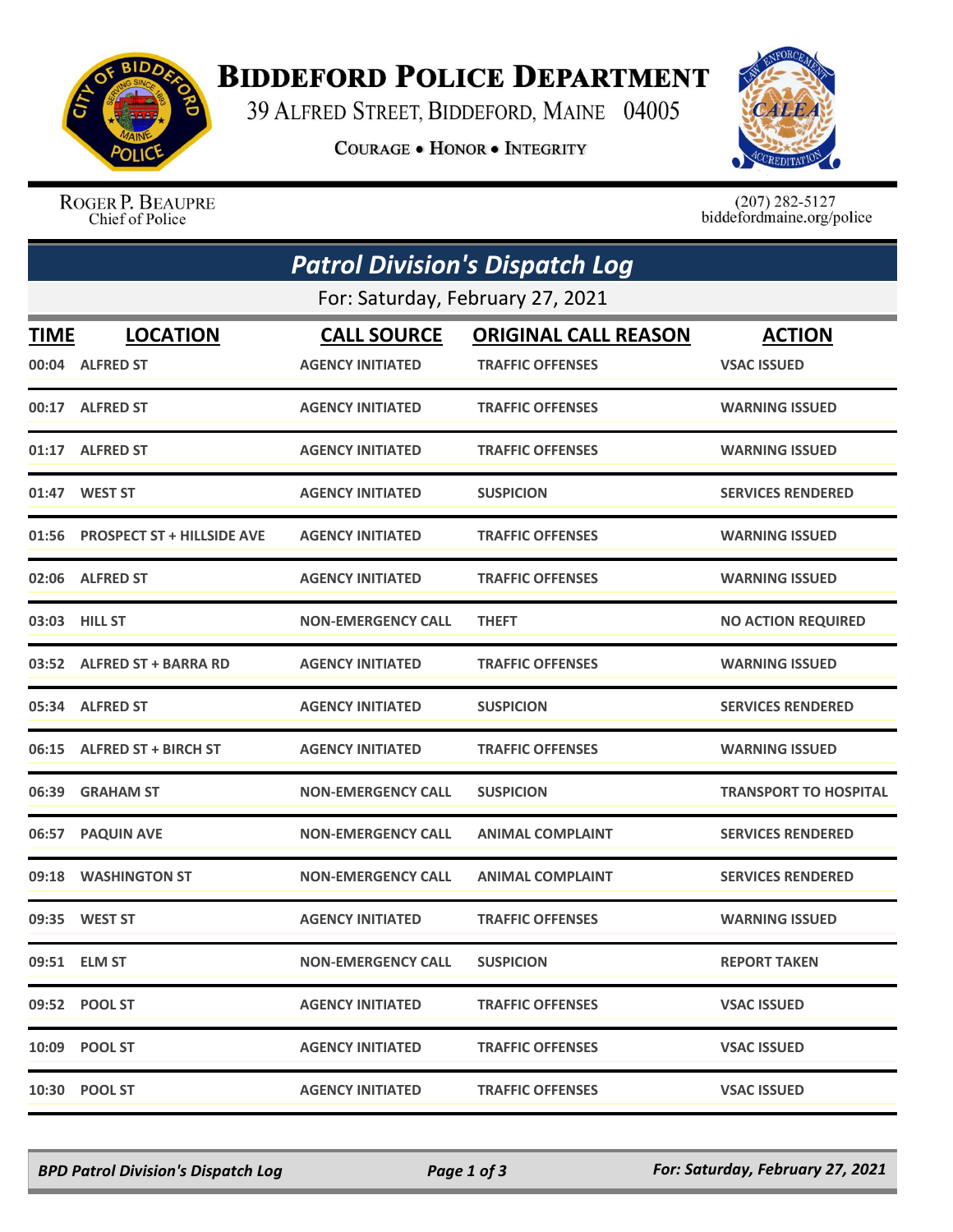| <b>TIME</b> | <b>LOCATION</b><br>10:45 POOL ST | <b>CALL SOURCE</b><br><b>AGENCY INITIATED</b> | <b>ORIGINAL CALL REASON</b><br><b>TRAFFIC OFFENSES</b> | <b>ACTION</b><br><b>WARNING ISSUED</b> |
|-------------|----------------------------------|-----------------------------------------------|--------------------------------------------------------|----------------------------------------|
|             | 11:42 FOSS ST                    | <b>WALK-IN AT STATION</b>                     | <b>CIVIL COMPLAINT</b>                                 | <b>CIVIL COMPLAINT</b>                 |
|             | 11:43 WESTMORE AVE               | <b>AGENCY INITIATED</b>                       | <b>SEX OFFENDER COMPLIANCE CHK</b>                     | <b>NO VIOLATION</b>                    |
|             | 11:51 BLANDINGS WAY              | <b>NON-EMERGENCY CALL</b>                     | <b>ANIMAL COMPLAINT</b>                                | <b>SERVICES RENDERED</b>               |
|             | 12:40 RAYMOND ST                 | <b>WALK-IN AT STATION</b>                     | <b>ASSAULT</b>                                         | <b>REPORT TAKEN</b>                    |
|             | 13:02 HILL ST                    | <b>NON-EMERGENCY CALL</b>                     | <b>HARASSMENT</b>                                      | <b>SERVICES RENDERED</b>               |
|             | 14:03 WESTFIELD ST               | <b>NON-EMERGENCY CALL</b>                     | <b>CHECK WELFARE</b>                                   | <b>SERVICES RENDERED</b>               |
|             | 14:36 SIMARD AVE                 | <b>NON-EMERGENCY CALL</b>                     | <b>CODES ENFORCEMENT</b>                               | <b>SERVICES RENDERED</b>               |
|             | 14:39 MAY ST                     | <b>E-911 CALL</b>                             | <b>MENTAL ILLNESS CASES</b>                            | <b>NO TRANSPORT</b>                    |
|             | 15:19 PEARL ST                   | <b>E-911 CALL</b>                             | 911 MISUSE                                             | <b>NO ACTION REQUIRED</b>              |
|             | 16:28 SULLIVAN ST                | <b>NON-EMERGENCY CALL</b>                     | <b>HARASSMENT</b>                                      | <b>SERVICES RENDERED</b>               |
|             | 16:53 ALFRED ST                  | <b>WALK-IN AT STATION</b>                     | <b>ANIMAL COMPLAINT</b>                                | <b>SERVICES RENDERED</b>               |
|             | 17:35 ELM ST                     | <b>AGENCY INITIATED</b>                       | <b>TRAFFIC OFFENSES</b>                                | <b>WARNING ISSUED</b>                  |
| 17:38       | <b>BEACON AVE</b>                | <b>NON-EMERGENCY CALL</b>                     | <b>CIVIL COMPLAINT</b>                                 | <b>CIVIL COMPLAINT</b>                 |
|             | 17:43 LAMOTHE AVE                | <b>NON-EMERGENCY CALL</b>                     | <b>CHECK WELFARE</b>                                   | <b>TRANSPORT TO HOSPITAL</b>           |
|             | 17:44 POOL ST + MARBLEHEAD LN    | <b>AGENCY INITIATED</b>                       | <b>TRAFFIC OFFENSES</b>                                | <b>WARNING ISSUED</b>                  |
|             | 17:56 MAIN ST                    | <b>E-911 CALL</b>                             | <b>DRUNKENNESS</b>                                     | <b>TRANSPORT TO HOSPITAL</b>           |
|             | 18:28 ALFRED ST                  | <b>NON-EMERGENCY CALL</b>                     | <b>TRESPASSING</b>                                     | <b>NEGATIVE CONTACT</b>                |
|             | 18:33 WEST ST                    | <b>AGENCY INITIATED</b>                       | <b>TRAFFIC OFFENSES</b>                                | <b>WARNING ISSUED</b>                  |
|             | 19:01 WEST ST                    | <b>AGENCY INITIATED</b>                       | <b>TRAFFIC OFFENSES</b>                                | <b>WARNING ISSUED</b>                  |
|             | 19:43 PROSPECT ST + HARRISON AVE | <b>NON-EMERGENCY CALL</b>                     | <b>SUSPICION</b>                                       | <b>NEGATIVE CONTACT</b>                |
|             | 20:18 WEST ST + GREENFIELD LN    | <b>AGENCY INITIATED</b>                       | <b>TRAFFIC OFFENSES</b>                                | <b>WARNING ISSUED</b>                  |
|             | 21:02 ALFRED ST                  | <b>WALK-IN AT STATION</b>                     | ATTEMPTED/THREATENED SUICIDE TRANSPORT TO HOSPITAL     |                                        |
|             | 21:25 OAKWOOD LN                 | <b>NON-EMERGENCY CALL</b>                     | <b>MISSING PERSON</b>                                  | <b>SERVICES RENDERED</b>               |
|             | 21:28 CUTTS ST                   | <b>E-911 CALL</b>                             | 911 MISUSE                                             | <b>SERVICES RENDERED</b>               |

*BPD Patrol Division's Dispatch Log Page 2 of 3 For: Saturday, February 27, 2021*